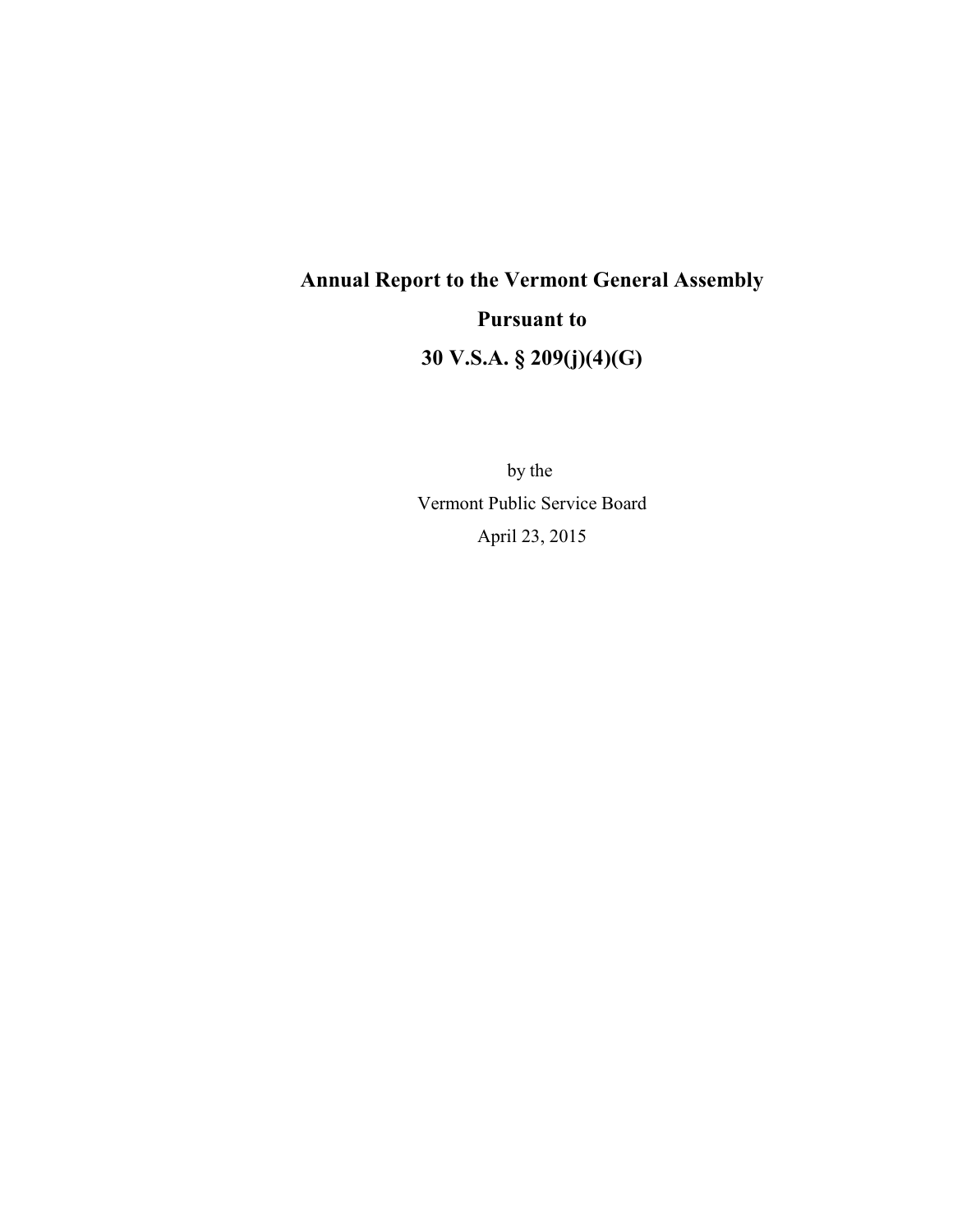The Self-Managed Energy Efficiency Program ("SMEEP") was created in 2009 by Act  $45<sup>1</sup>$  to allow eligible transmission and industrial ratepayers to manage their own energy efficiency programs and to thereby be exempted from the energy efficiency charge that funds the Energy Efficiency Utility under 30 V.S.A.  $\S 209(d)(3)$ . As a condition of participating in the Program, an exempt ratepayer must commit to spending an annual average of no less than \$1 million over a three-year period on energy efficiency investments. SMEEP became effective on January 1, 2010.

Pursuant to 30 V.S.A. § 209(j)(4)(G), the Public Service Board ("Board")

shall report to the general assembly annually by April 30 concerning the prior calendar year's class of self-managed energy efficiency programs. The report shall include identification of participants, their annual investments, and resulting savings, and any actions taken to exclude entities from the program.

#### Identification of Participants

International Business Machines, Inc. ("IBM") is the only participant in SMEEP.

#### Annual Investments

IBM invested approximately \$1,140,271 in energy efficiency projects that were completed at its facility in 2014.

### Annual Savings

IBM estimates that the investments it installed in 2014 will save approximately 3,942,840 kWh per year in electricity and 10,296 MMBTU in fuel.<sup>2</sup> In addition, IBM estimates that its 2014 investments will last for 20 years, and will save approximately 78,856,800 kWh in electricity and 209,920 MMBTU in fuel over the lifetime of these investments.

<sup>1.</sup> Public Act 45, § 14 (2009 Vt., Bien. Sess.), now codified as 30 V.S.A. § 209(j).

<sup>2.</sup> Pursuant to the program design proposed by the Department of Public Service ("Department") and approved by the Board, the Department is required to verify the savings estimated by Program participants. *See Order establishing a self-managed energy efficiency program ("SMEEP"),* 12/28/09 and attachment. As of the date of this report, this verification has not yet taken place for the calendar year 2014 estimates provided by IBM.